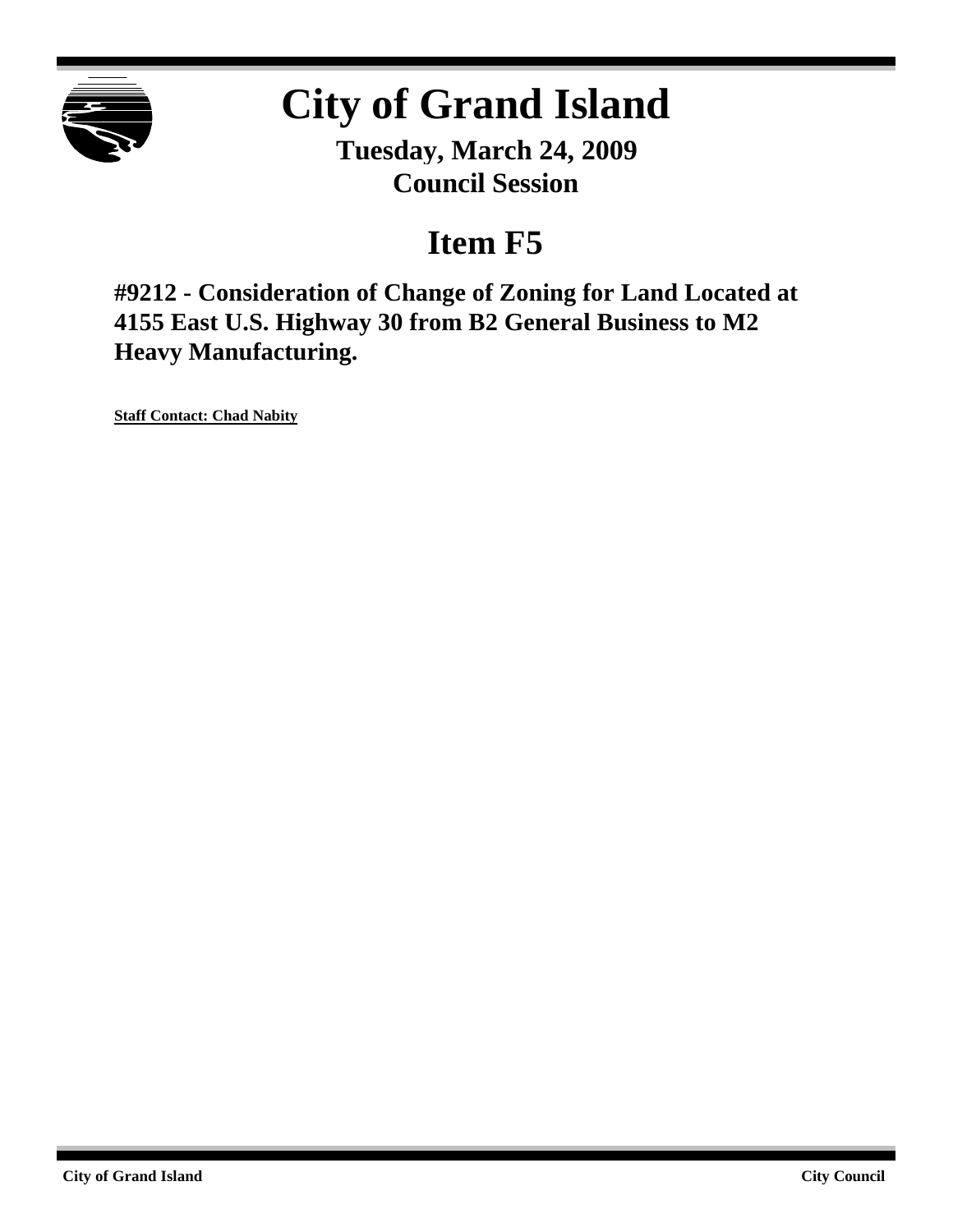## ORDINANCE NO. 9212

An ordinance rezoning a certain tract of land within the zoning jurisdiction of the City of Grand Island; changing the land use classification of a tract of land located in part of the Northeast Quarter of the Northwest Quarter (NE1/4, NW1/4) of Section Twelve (12), Township Eleven (11), North, Range Nine (9) West of the 6th p.m., in Hall County, Nebraska, more particularly described below, from B2 General Business to M2 Heavy Manufacturing; directing that such zoning change and classification be shown on the Official Zoning Map of the City of Grand Island pursuant to the provisions of Sections 36-44 and 36-51; and providing for publication and an effective date of this ordinance.

WHEREAS, the Regional Planning Commission on March 4, 2009, held a public hearing and made a recommendation on the proposed zoning of such area; and

WHEREAS, notice as required by Section 19-923, R.R.S. 1943, has been given to the Boards of Education of the school districts in Hall County, Nebraska; and

WHEREAS, after public hearing on March 24, 2009, the City Council found and determined the change in zoning be approved and made.

BE IT ORDAINED BY THE MAYOR AND COUNCIL OF THE CITY OF GRAND ISLAND, NEBRASKA:

SECTION 1. The following tract of land is hereby rezoned, reclassified and changed from B2 General Business to M2 Heavy Manufacturing:

A tract of land comprising a part of the Northeast Quarter of the Northwest Quarter (NE¼NW¼), Section Twelve (12), Township Eleven (11) North, Range Nine (9) West of the  $6<sup>th</sup>$ P.M., Hall County, Nebraska. More particularly described as follows:

Beginning at the southeast corner of said Northeast Quarter of the Northwest Quarter (NE¼NW¼); thence N 88°10'29" W on and upon the south line of said Northeast Quarter of the Northwest Quarter (NE¼NW¼) a distance of One Thousand One Hundred Thirty-Four and Twenty-Five Hundredths (1134.25) feet to a point on the southerly right-of-way of U.S.